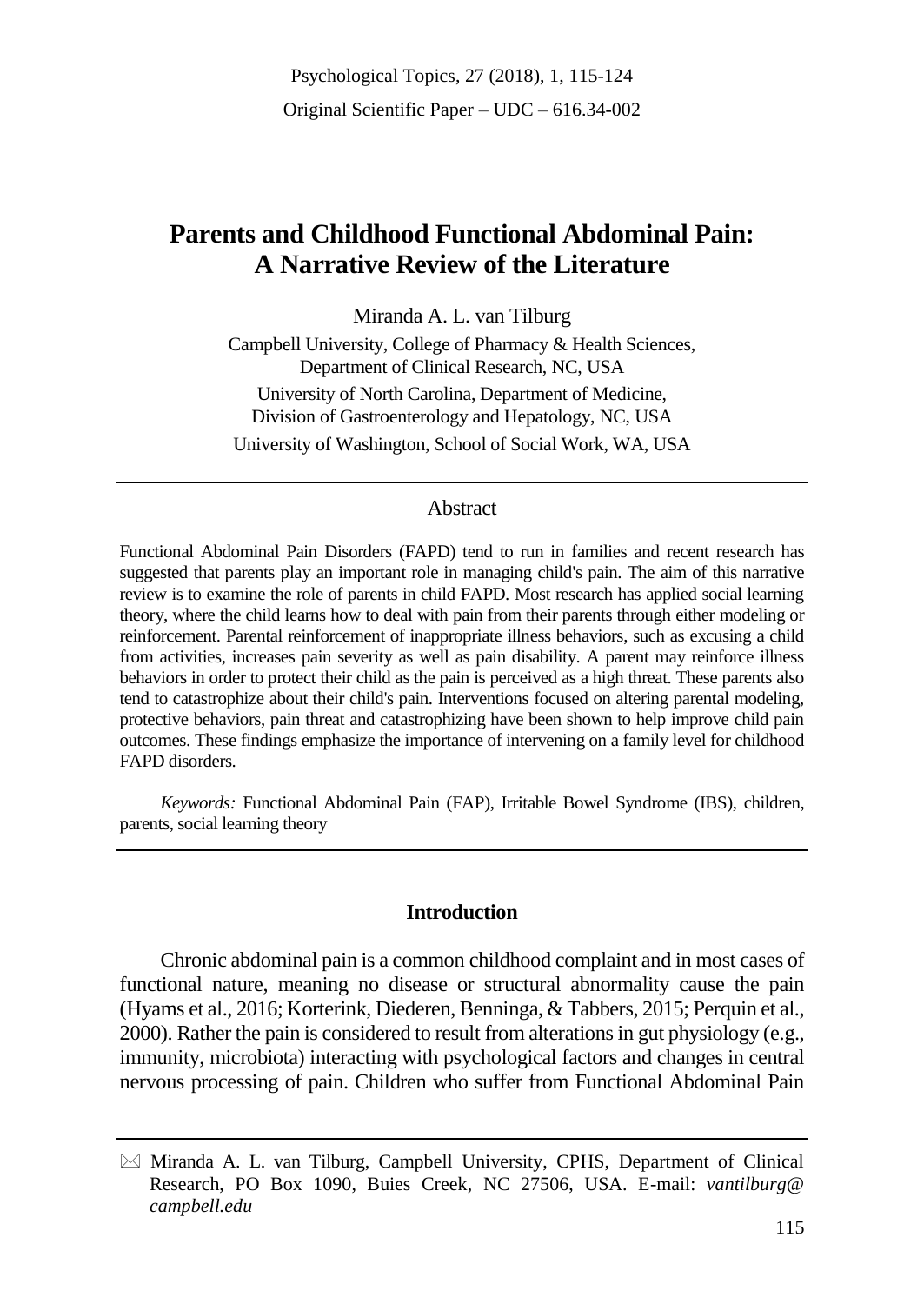Disorders (FAPD) show increased disability such as school absences and are at risk for lifelong chronic pain and emotional problems (Shelby et al., 2013; Walker, Dengler-Crish, Rippel, & Bruehl, 2010).

Functional Abdominal Pain Disorders (FAPD) tend to run in families (Saito et al., 2010). Although twin studies suggest a genetic predisposition, no single gene has been found to be related to FAPD in adults (child studies are missing) (Saito & Talley, 2008). It has been suggested that FAPD may be a complex genetic disorder (van Tilburg & Whitehead, 2012), but to our knowledge no complex genetic models have been tested. However, there is evidence that shared environment may be more important than genetics in explaining why FAPD run in families. Having a parent with FAPD is a stronger predictor of child abdominal pain, than having a twin sibling with FAPD (Levy et al., 2001). This finding suggests an important role of parents in FAPD.

The aim of this narrative review is to examine the role of parents in child FAPD. Social learning theory is the most common theoretical framework for most of this work, and seminal studies by Whitehead, Levy and Walker and others will be discussed that have driven the understanding of the impact of parental modeling and reinforcement on child illness behaviors. Next, the driving factors of parental reinforcement, also called protectiveness, will be examined including pain threat and catastrophizing. Lastly, this review will discuss evidence from treatment studies that show positive impact of changing parental thoughts and behaviors on child pain outcomes. This narrative review discusses only the most seminal studies available through PubMed, and is not intended to be all inclusive of every study on parental factors in FAPD.

#### **Social Learning and FAPD**

When a child is in pain he/she will look to a parent for help and guidance. Parents can shape how children respond to pain, cognitively, emotionally and behaviorally. Social learning theory posits that children learn from others through observation, imitation and modeling (Bandura, 1977). This process can be direct, i.e. by parents encouraging the child to use certain coping strategies when in pain, or indirect, i.e., by observing how parents reacts to their own pain. Parents can model or reinforce appropriate or inappropriate illness behaviors and cognitions in their children. In the case of chronic pain, appropriate illness behaviors are usually focused on wellness behaviors (e.g., going to school or work despite being in pain) rather than protective behaviors (e.g., laying down when in pain). This is because chronic pain is not a signal of bodily harm and hence protective behaviors to reduce harm are not necessary. Rather reducing disability associated with chronic pain -i.e. increasing wellness behaviors - is a major focus of chronic pain treatment.

The first study to find evidence for the role of social learning in pain was performed more than 30 years ago by Whitehead, Winget, Fedoravicius, Wooley,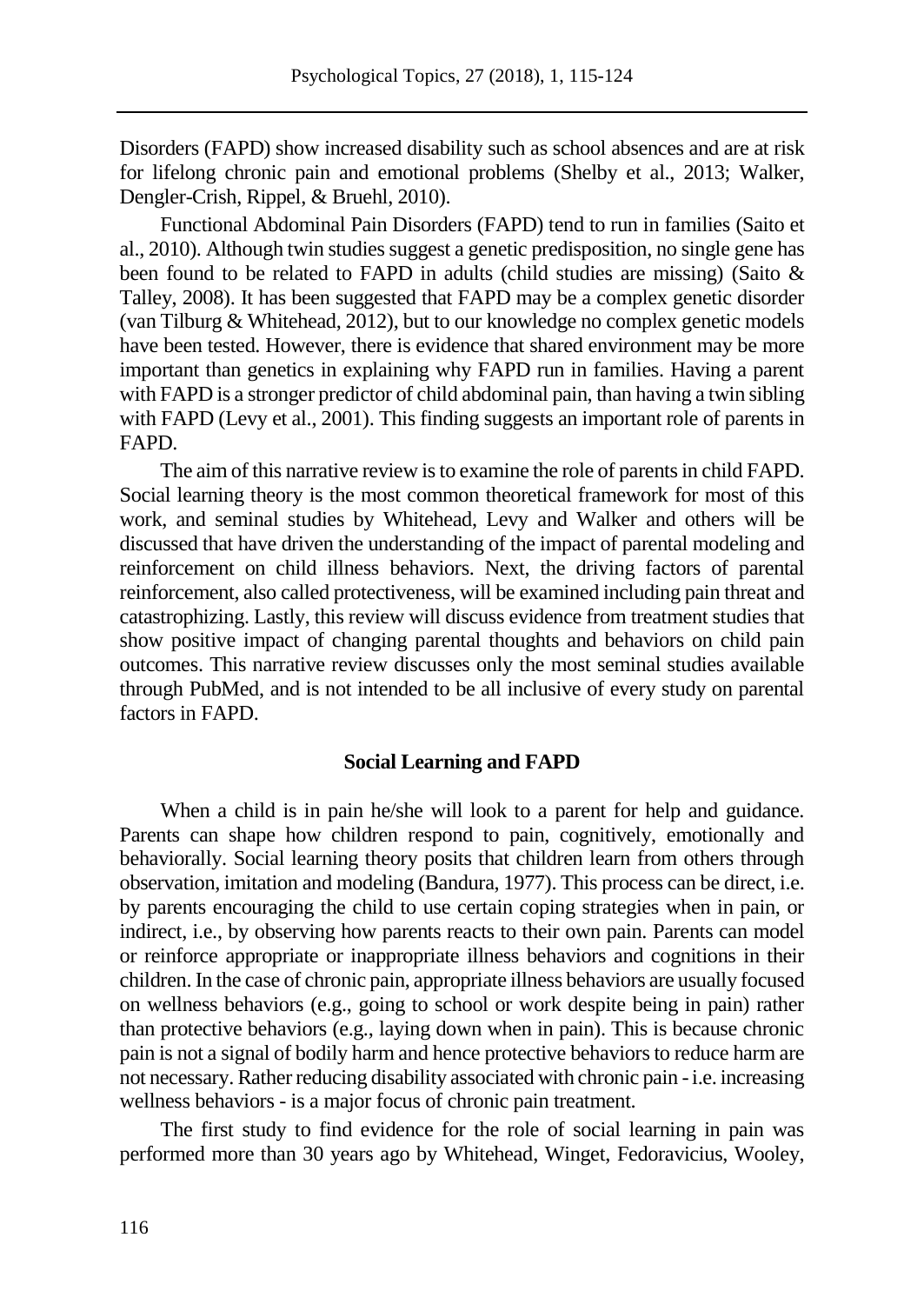and Blackwell (1982). They observed that adults with FAPD recalled receiving special attention and gifts from their parents when ill, while people with other gastrointestinal illnesses did not (Whitehead et al., 1982). The authors speculated that the patient's parents - unintentionally - reinforced protective illness behaviors in their children when sick. As adults, they continued to show increased disability and concern when symptomatic. Evidence for the role of social learning has also been found in children. Levy and colleagues (2004) compared symptoms in children of parents with and without IBS. Compared to those without a model, children who had a parent with IBS, reported to be bothered more by gastrointestinal symptoms, and made more clinic visits as well as missed more school (Levy, Whitehead, Von Korff, & Feld, 2000; Levy et al., 2004). In addition, parental attention and concern when the child is in pain, was associated with higher levels of child's pain and disability (Levy et al., 2004). The effect of reinforcement and modeling may not be limited to pain. Children of mothers with IBS showed increased gastrointestinal as well as nongastrointestinal (cold) symptoms. Through modeling and parental reinforcement when the child is ill, children may learn that all symptoms are important, require their attention and protective behaviors (van Tilburg et al., 2015). Thus, these studies found evidence for the effect of both modeling and reinforcement of protective illness behaviors in children of parents with IBS. Others have replicated the importance of parental reinforcement of child illness behaviors in children with various chronic pain conditions (Claar, Simons, & Logan, 2008; Guite, McCue, Sherker, Sherry, & Rose, 2011; Langer, Romano, Levy, Walker, & Whitehead, 2009; Simons, Claar, & Logan, 2008; Walker, Levy, & Whitehead, 2006). In summary, when parents behave protectively when their child is in pain, these behaviors paradoxically increase pain and disability.

In a landmark study, Walker and colleagues found that parents are aware their protective behaviors increase child's distress. However, this does not dissuade them from acting protectively (Walker, Williams et al., 2006). In a laboratory setting, parents were asked to either attend to or distract their child from abdominal pain induced by a water load test (drinking water until full). Distraction led to a significant reduction in reporting of symptoms in children with FAPD, while giving attention (a protective behavior) to pain was associated with increased symptoms. Both parents and children reported that distraction was more helpful than attention. However, parents were reluctant to use distraction when the child complained of abdominal pain. Showing attention to the child's pain, according to the parents, shows empathy and sympathy for the child, and this was considered important for the child's longterm emotional well-being. Parents did not want to replace a short-term gain (reduced symptoms) with a potential long-term risk (their relationship with their child). Hence, parents may feel that being a 'good parent' involves reacting protectively when their child complains of abdominal pain. Hence, it is important to understand why parents are reluctant to give up acting protectively when their child is in pain.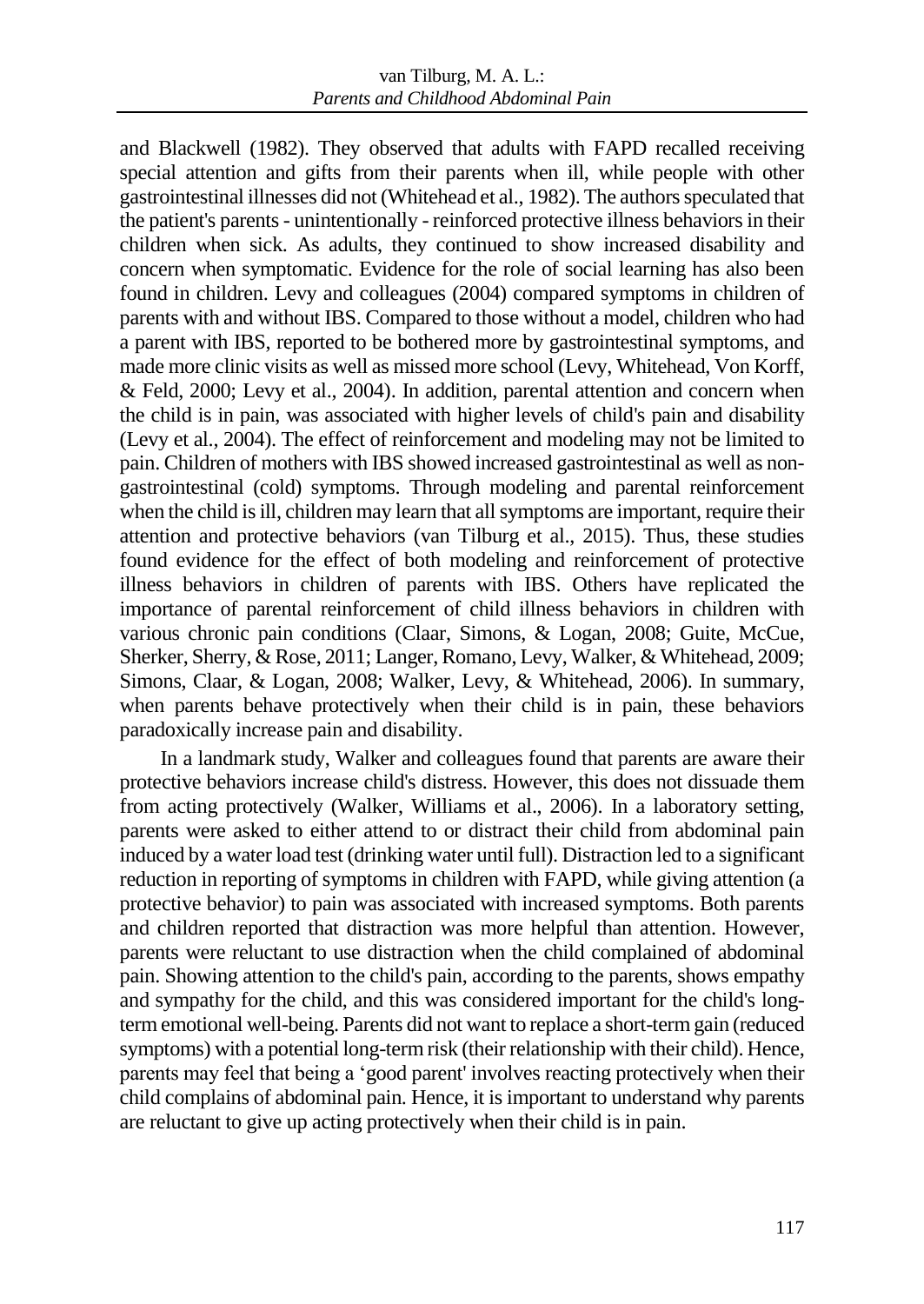## **Parental Beliefs about Child Pain: The Role of Pain Threat and Catastrophizing**

Why do parents react protectively when it increases their child distress? Parental protective behaviors may be driven by parental worries and beliefs about the causes and consequences of their child's pain. Parents emphasize their child's pain may signal a yet unrecognized disease, but feel unable to help their child when in pain (van Tilburg et al., 2003). Thus, parents see pain as a threat (potential harm from unrecognized disease) and catastrophize about their child's pain. There is good evidence that these two parental beliefs are associated with protective behaviors and negative outcomes.

The threat value of pain is larger if parents believe the pain signals harm. About half of parents endorse a purely medical explanation of pain (Claar & Walker, 1999) and this is associated with acting more protectively (Guite, Logan, McCue, Sherry, & Rose, 2009) including consulting a doctor for the child's pain (Calvano  $\&$ Warschburger, 2016) and paying more attention to their child while in pain (Caes, Vervoort, Trost, & Goubert, 2012). Parental protective responses may signal to the child that the pain is serious and should be attended to (Levy et al., 2004). Hence, it increases the child's own perception of threat. In addition, observing a parent acting protectively when they are in pain, was also associated with child's pain threat and pain-related disability (Stone, Bruehl, Smith, Garber, & Walker, 2017). Thus, parent pain threat increases protective behaviors and this in turn can increase child pain threat through both parental modeling and reinforcement.

Pain threat is an aspect of pain catastrophizing: The tendency to overestimate the threat value of pain and feeling helpless to change it. Parent catastrophizing has been associated with negative outcomes in children with chronic pain including disability, depression and quality of life (Chow, Otis, & Simons, 2016; Lynch-Jordan, Kashikar-Zuck, Szabova, & Goldschneider, 2013; Warschburger et al., 2014; Wilson, Moss, Palermo, & Fales, 2014). Originally, catastrophizing was hypothesized to solicit support and empathy from others and there is some evidence of the interpersonal role of catastrophizing in adults with IBS (Lackner & Gurtman, 2004). It may therefore be extrapolated that children catastrophize to solicit help and empathy from their parents. In fact, mother's protective responses are related to the amount of distress the pain elicits from her child (Langer et al., 2017). However, if mom herself catastrophizes, she acts protectively towards her child regardless of her child's level of pain distress (Langer et al., 2017). For parents who catastrophize, child pain always has high threat value. Acting protectively may be focused on reducing parent's own distress/helplessness but increases child's disability (Sieberg, Williams, & Simons, 2011). Thus, acting protectively towards the child may be better at reducing the parent's distress and helplessness than the child's pain.

Since pain is a threat it can trigger the attachment system (Meredith, 2008). A child in pain is looking for the security and support of the parent when in pain. If the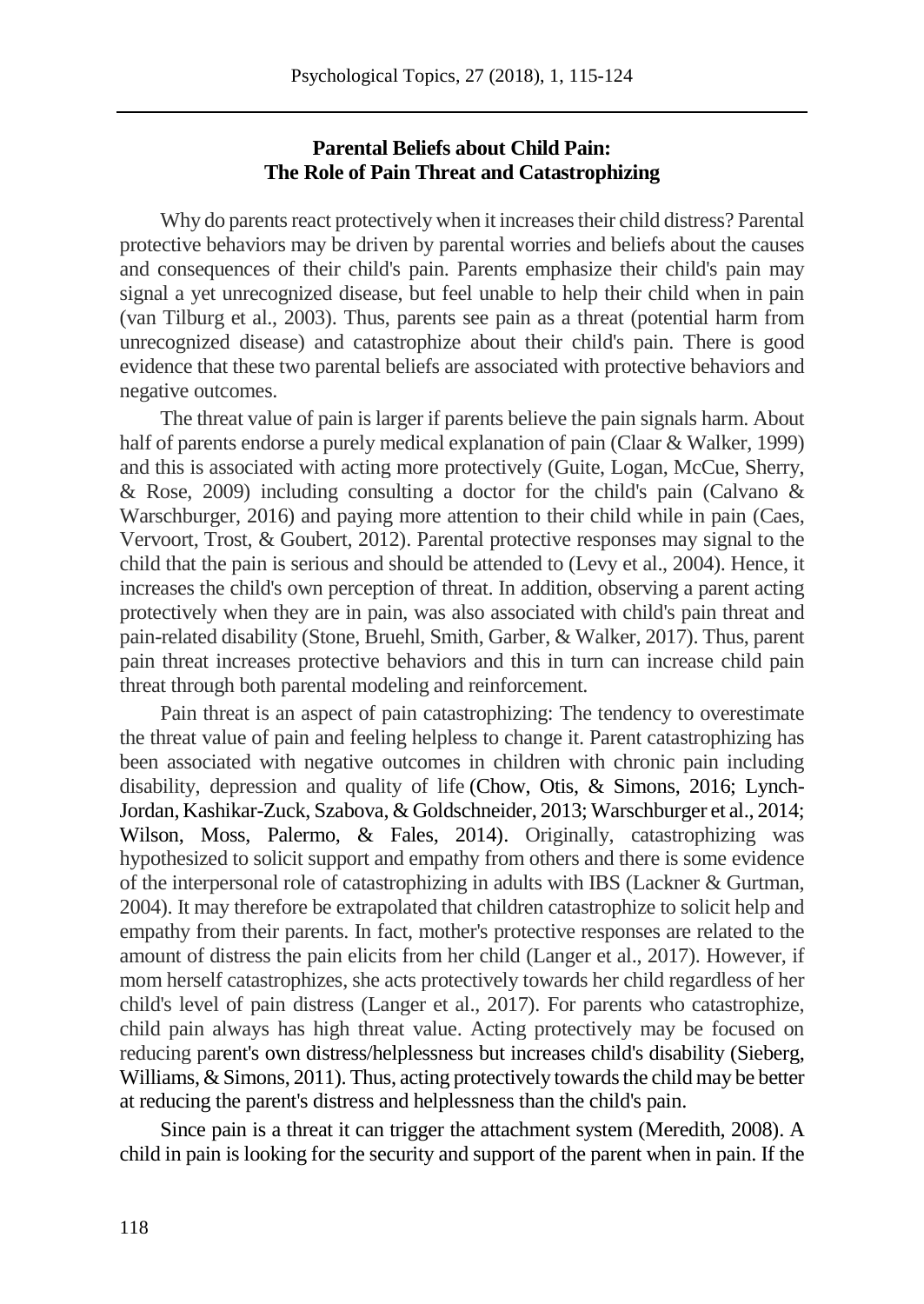parent-childhood attachment is secure (the child feels safe and can rely on the parent), a child is confident they can deal with the pain. However, if the child-parent attachment is insecure (the child may not feel safe and/or cannot consistently rely on the parent) the child may interpret the pain as more threatening and fail to reach out to the parent for help. In children, there is some evidence that insecure attachment is associated with negative pain outcomes (Laird, Preacher, & Walker, 2015; Tremblay & Sullivan, 2010; Vervoort, Goubert, & Crombez, 2010). These studies have shown that insecure attachment is associated with increased catastrophizing and pain threat, which in turn may affect pain outcomes.

### **Interventions Focused on Parents**

The findings above suggest that intervening with parents may help children with FAPD. In a large study of 200 children with FAPD undergoing Cognitive Behavioral Therapy (CBT), parents were also asked to participate in order to reduce social learning influences on child's pain (Levy et al., 2010). Compared to a control condition (education), those receiving CBT showed larger child improvements in pain, as well as parents' reductions of protective responses and pain threat up to 12 months after treatment (Levy et al., 2010, 2013). In a small study of group CBT for FAPD, similar outcomes were found: Mothers who participated in CBT together with their child, reported decreases in maladaptive reactions to their child's abdominal pain including reductions in pain worry and attention (Calvano, Gross, & Warschburger, 2017). Online CBT for chronic pain similarly reduced parental protectiveness and child pain disability (Palermo et al., 2016). We found that treatment outcomes of CBT on pain were mediated by reductions in both *parental*  pain threat and *child* catastrophizing (Levy et al., 2014), which indicates that reduction of parental pain threat improves child's pain. Thus, by intervening with both the parent and the child, important parental factors in child FAPD can be changed.

In a follow-up study, we targeted parents only (not treating the child at all) (Levy et al., 2017). We hypothesized changing parental behaviors would be enough to ameliorate child's pain and disability. As expected, parent-only CBT reduced parental protectiveness, pain threat and catastrophizing. However, these did not reduce child pain. Rather, CBT resulted in lower child disability including health care visits for abdominal pain and school absences. Given that parents can help child manage the pain, but not take away the cause of abdominal pain, it is no surprise that parents may have more influence over the child's pain disability than over pain severity itself.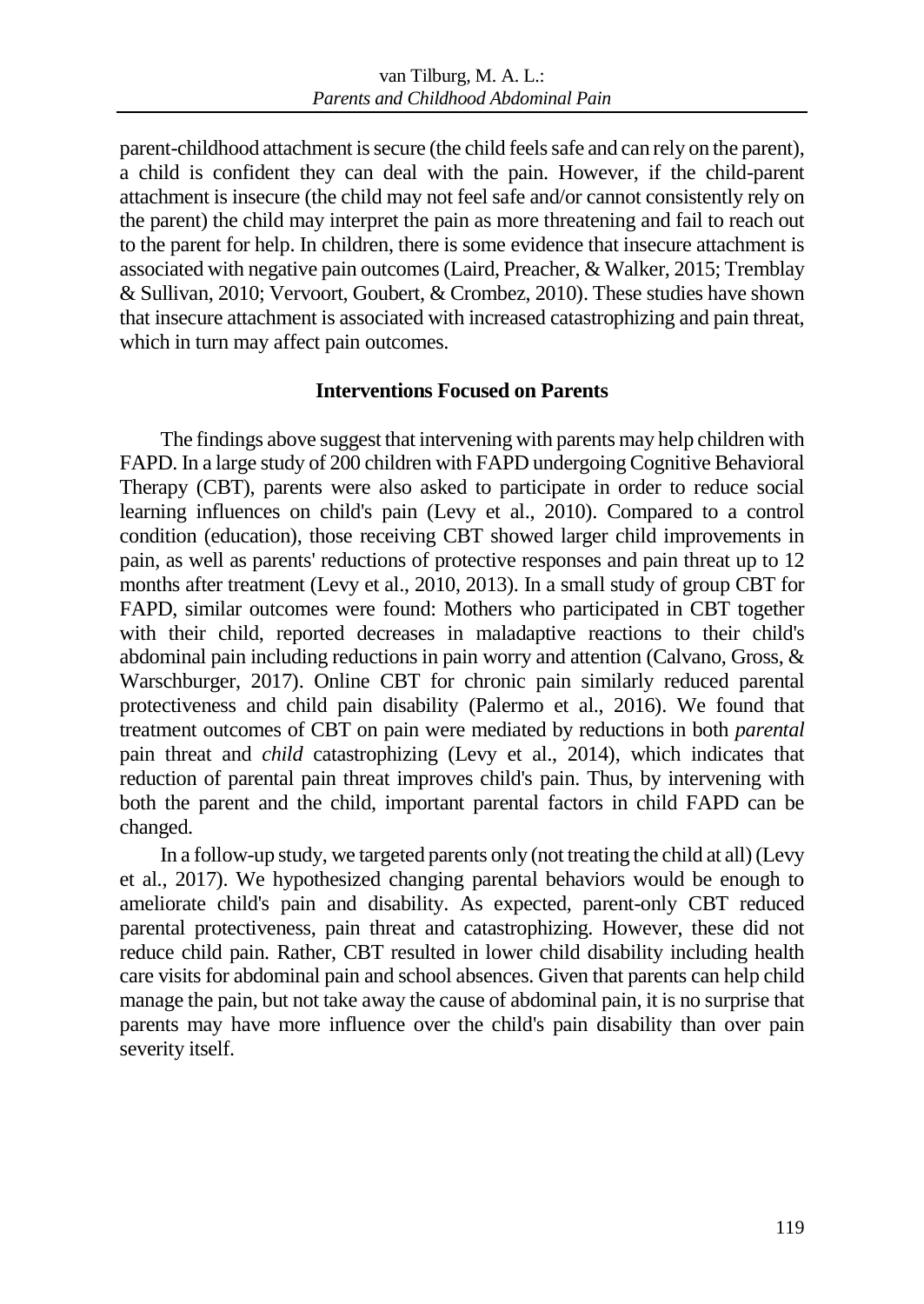#### **Conclusion**

Parents play an important role in child FAPD. Both parental modeling and reinforcement of illness behaviors affect the child's pain and disability. Two of the most important factors explaining why parents may model or reinforce pain behaviors, are parental catastrophizing and pain threat. Not only child fear and catastrophizing are important but also parental fear and catastrophizing. Both influence child pain outcomes and both should be the focus for treatment of children with FAPD.

#### **References**

Bandura, A. (1977). *Social learning theory*. Englewood Cliffs, NJ: Prentice Hall.

- Caes, L., Vervoort, T., Trost, Z., & Goubert, L. (2012). Impact of parental catastrophizing and contextual threat on parents' emotional and behavioral responses to their child's pain. *Pain, 153*(3), 687-695. doi:10.1016/j.pain.2011.12.007
- Calvano, C., Gross, M., & Warschburger, P. (2017). Do mothers benefit from a child-focused cognitive behavioral treatment (CBT) for childhood functional abdominal pain? A randomized controlled pilot trial. *Children, 4*(2), 13. doi:10.3390/children4020013
- Calvano, C., & Warschburger, P. (2016). Chronic abdominal pain in children and adolescents: Parental threat perception plays a major role in seeking medical consultations. *Pain Research and Management*, doi:10.1155/2016/3183562
- Chow, E. T., Otis, J. D., & Simons, L. E. (2016). The longitudinal impact of parent distress and behavior on functional outcomes among youth with chronic pain. *Journal of Pain, 17*(6), 729-738. doi:10.1016/j.jpain.2016.02.014
- Claar, R. L., Simons, L. E., & Logan, D. E. (2008). Parental response to children's pain: The moderating impact of children's emotional distress on symptoms and disability. *Pain, 138*(1), 172-179. doi:10.1016/j.pain.2007.12.005
- Claar, R. L., & Walker, L. S. (1999). Maternal attributions for the causes and remedies of their children's abdominal pain. *Journal of Pediatric Psychology, 24*(4), 345-354.
- Guite, J. W., Logan, D. E., McCue, R., Sherry, D. D., & Rose, J. B. (2009). Parental beliefs and worries regarding adolescent chronic pain. *Clinical Journal of Pain, 25*(3), 223-232. doi:10.1097/AJP.0b013e31818a7467
- Guite, J. W., McCue, R. L., Sherker, J. L., Sherry, D. D., & Rose, J. B. (2011). Relationships among pain, protective parental responses, and disability for adolescents with chronic musculoskeletal pain: The mediating role of pain catastrophizing. *Clinical Journal of Pain, 27*(9), 775-781. doi:10.1097/AJP.0b013e31821d8fb4
- Hyams, J. S., Di Lorenzo, C., Saps, M., Shulman, R. J., Staiano, A., & van Tilburg, M. A. L. (2016). Functional disorders: Children and adolescents. *Gastroenterology.* pii: S0016- 5085(16)00181-5. doi: 10.1053/j.gastro.2016.02.015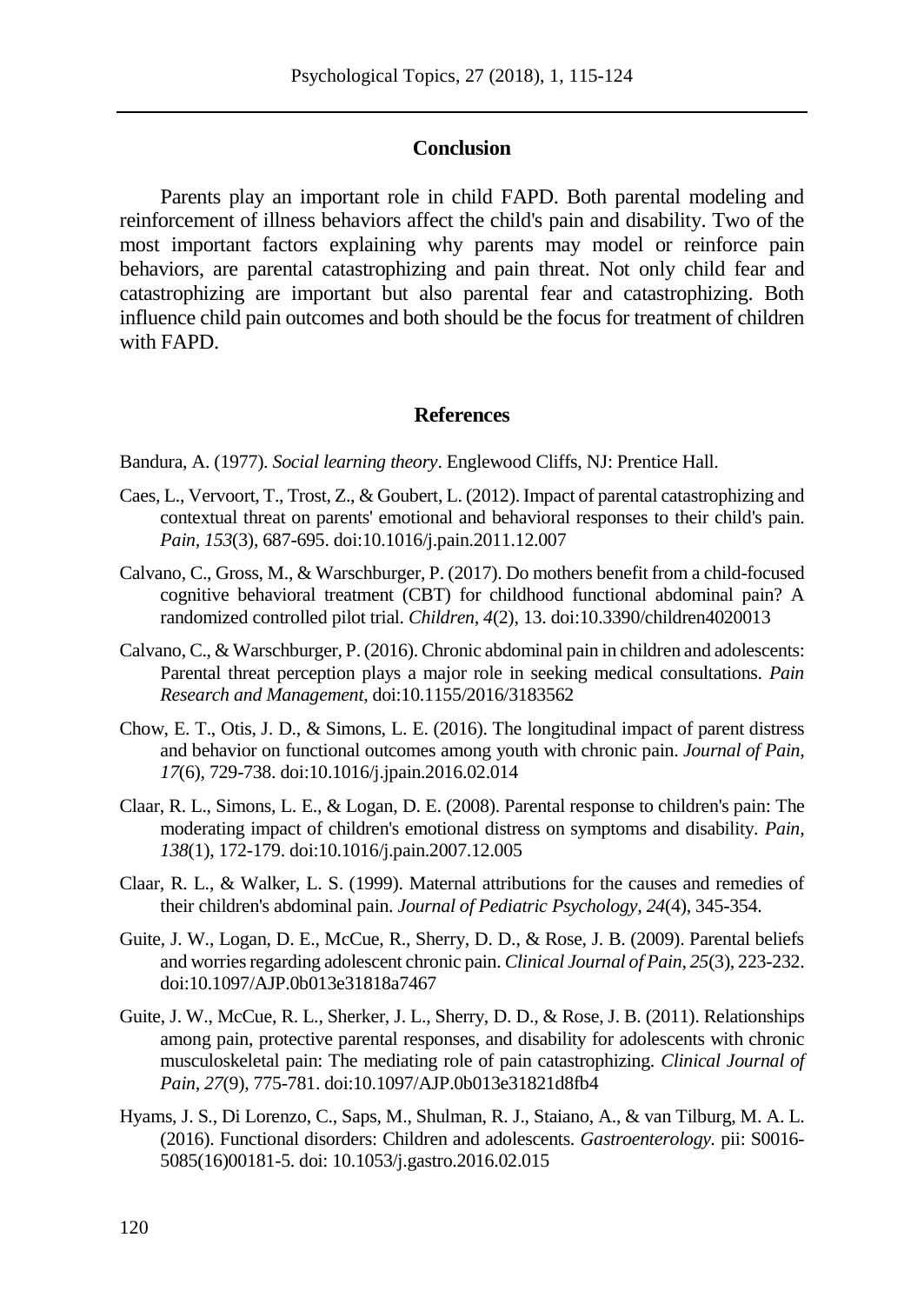- Korterink, J. J., Diederen, K., Benninga, M. A., & Tabbers, M. M. (2015). Epidemiology of pediatric functional abdominal pain disorders: A meta-analysis. *PLoS One, 10*(5), e0126982. doi:10.1371/journal.pone.0126982
- Lackner, J. M., & Gurtman, M. B. (2004). Pain catastrophizing and interpersonal problems: A circumplex analysis of the communal coping model. *Pain, 110*(3), 597-604.
- Laird, K. T., Preacher, K. J., & Walker, L. S. (2015). Attachment and adjustment in adolescents and young adults with a history of pediatric functional abdominal pain. *Clinical Journal of Pain, 31*(2), 152-158. doi:10.1097/ajp.0000000000000090
- Langer, S. L., Romano, J. M., Brown, J. D., Nielson, H., Ou, B., Rauch, C., ⋯ Levy, R. L. (2017). Sequential analysis of child pain behavior and maternal responses: An observational study. *Pain, 158*(9), 1678-1686. doi:10.1097/j.pain.0000000000000963
- Langer, S. L., Romano, J. M., Levy, R. L., Walker, L. S., & Whitehead, W. E. (2009). Catastrophizing and parental response to Child Symptom Complaints. *Child Health Care, 38*(3), 169-184. doi:10.1080/02739610903038750
- Levy, R. L., Jones, K. R., Whitehead, W. E., Feld, S. I., Talley, N. J., & Corey, L. A. (2001). Irritable bowel syndrome in twins: Heredity and social learning both contribute to etiology. *Gastroenterology, 121*(4), 799-804.
- Levy, R. L., Langer, S. L., Romano, J. M., Labus, J., Walker, L. S., Murphy, T. B., ⋯ Whitehead, W. E. (2014). Cognitive mediators of treatment outcomes in pediatric functional abdominal pain. *Clinical Journal of Pain, 30*(12), 1033-1043. doi:10.1097/ ajp.0000000000000077
- Levy, R. L., Langer, S. L., van Tilburg, M. A. L., Romano, J. M., Murphy, T. B., Walker, L. S., ⋯ Feld, A. D. (2017). Brief telephone-delivered cognitive behavioral therapy targeted to parents of children with functional abdominal pain: A randomized controlled trial. *Pain, 158*(4), 618-628. doi:10.1097/j.pain.0000000000000800
- Levy, R. L., Langer, S. L., Walker, L. S., Romano, J. M., Christie, D. L., Youssef, N., ⋯ Whitehead, W. E. (2010). Cognitive-behavioral therapy for children with functional abdominal pain and their parents decreases pain and other symptoms. *American Journal of Gastroenterology, 105*(4), 946-956.
- Levy, R. L., Langer, S. L., Walker, L. S., Romano, J. M., Christie, D. L., Youssef, N., ⋯ Whitehead, W. E. (2013). Twelve-month follow-up of cognitive behavioral therapy for children with functional abdominal pain. *JAMA Pediatrics, 167*(2), 178-184. doi:10.1001/2013.jamapediatrics.282
- Levy, R. L., Whitehead, W. E., Von Korff, M. R., & Feld, A. D. (2000). Intergenerational transmission of gastrointestinal illness behavior. *American Journal of Gastroenterology, 95*(2), 451-456.
- Levy, R. L., Whitehead, W. E., Walker, L. S., Von, K. M., Feld, A. D., Garner, M., & Christie, D. (2004). Increased somatic complaints and health-care utilization in children: Effects of parent IBS status and parent response to gastrointestinal symptoms. *American Journal of Gastroenterology, 99*(12), 2442-2451.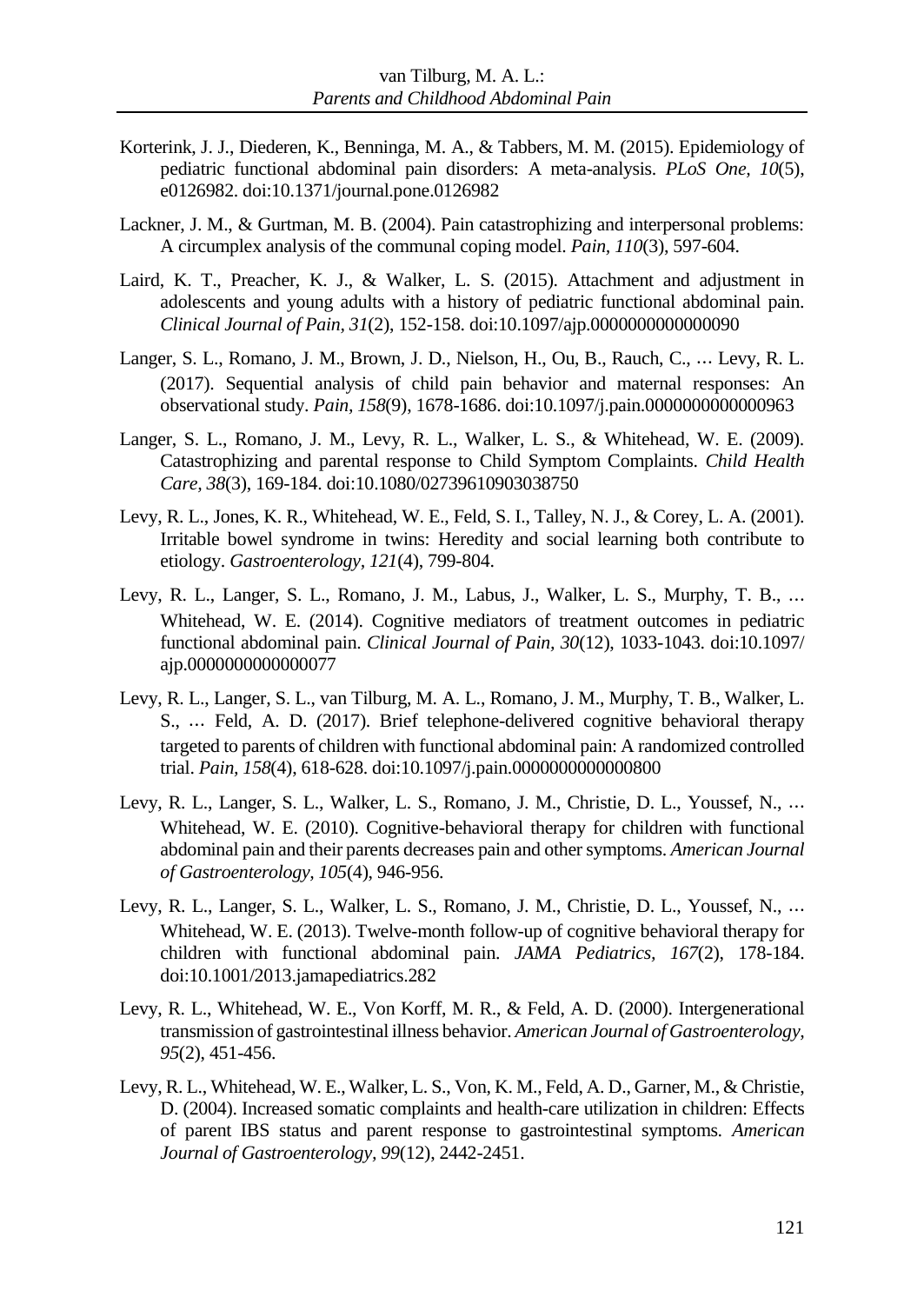- Lynch-Jordan, A. M., Kashikar-Zuck, S., Szabova, A., & Goldschneider, K. R. (2013). The interplay of parent and adolescent catastrophizing and its impact on adolescents' pain, functioning, and pain behavior. *Clinical Journal of Pain, 29*(8), 681-688. doi:10.1097/ AJP.0b013e3182757720
- Meredith, P. J. (2008). Implications of adult attachment theory for chronic pain. *Australian Occupational Therapy Journal, 55*(4), 297. doi:10.1111/j.1440-1630.2007.00720.x
- Palermo, T. M., Law, E. F., Fales, J., Bromberg, M. H., Jessen-Fiddick, T., & Tai, G. (2016). Internet-delivered cognitive-behavioral treatment for adolescents with chronic pain and their parents: A randomized controlled multicenter trial. *Pain, 157*(1), 174-185. doi: 10.1097/j.pain.0000000000000348
- Perquin, C. W., Hazebroek-Kampschreur, A. A., Hunfeld, J. A., Bohnen, A. M., Suijlekom-Smit, L. W., Passchier, J., & van der Wouden, J. C. (2000). Pain in children and adolescents: A common experience. *Pain, 87*(1), 51-58.
- Saito, Y. A., Petersen, G. M., Larson, J. J., Atkinson, E. J., Fridley, B. L., de Andrade, M., ⋯ Talley, N. J. (2010). Familial aggregation of irritable bowel syndrome: A family casecontrol study. *American Journal of Gastroenterology, 105*(4), 833-841. doi:10.1038/ ajg.2010.116
- Saito, Y. A., & Talley, N. J. (2008). Genetics of irritable bowel syndrome. *American Journal of Gastroenterology, 103*(8), 2100-2104.
- Shelby, G. D., Shirkey, K. C., Sherman, A. L., Beck, J. E., Haman, K., Shears, A. R., ⋯ Walker, L. S. (2013). Functional abdominal pain in childhood and long-term vulnerability to anxiety disorders. *Pediatrics, 132*(3), 475-482. doi:10.1542/peds.2012- 2191
- Sieberg, C. B., Williams, S., & Simons, L. E. (2011). Do parent protective responses mediate the relation between parent distress and child functional disability among children with chronic pain? *Journal of Pediatric Psychology, 36*(9), 1043-1051. doi:10.1093/jpepsy/ jsr043
- Simons, L. E., Claar, R. L., & Logan, D. L. (2008). Chronic pain in adolescence: Parental responses, adolescent coping, and their impact on adolescent's pain behaviors. *Journal of Pediatric Psychology, 33*(8), 894-904. doi:10.1093/jpepsy/jsn029
- Stone, A. L., Bruehl, S., Smith, C. A., Garber, J., & Walker, L. S. (2017). Social learning pathways in the relation between parental chronic pain and daily pain severity and functional impairment in adolescents with functional abdominal pain. *Pain*. doi: 10.1097/j.pain.0000000000001085
- Tremblay, I., & Sullivan, M. J. (2010). Attachment and pain outcomes in adolescents: The mediating role of pain catastrophizing and anxiety. *Journal of Pain, 11*(2), 160-171. doi:10.1016/j.jpain.2009.06.015
- van Tilburg, M. A. L., Venepalli, N. K., Freeman, K. L., Whitehead, W., Ulshen, M., & Levy, R. L. (2003). Parents' fears and worries about recurrent abdominal pain. *Gastroenterology, 124*(Suppl), A-528.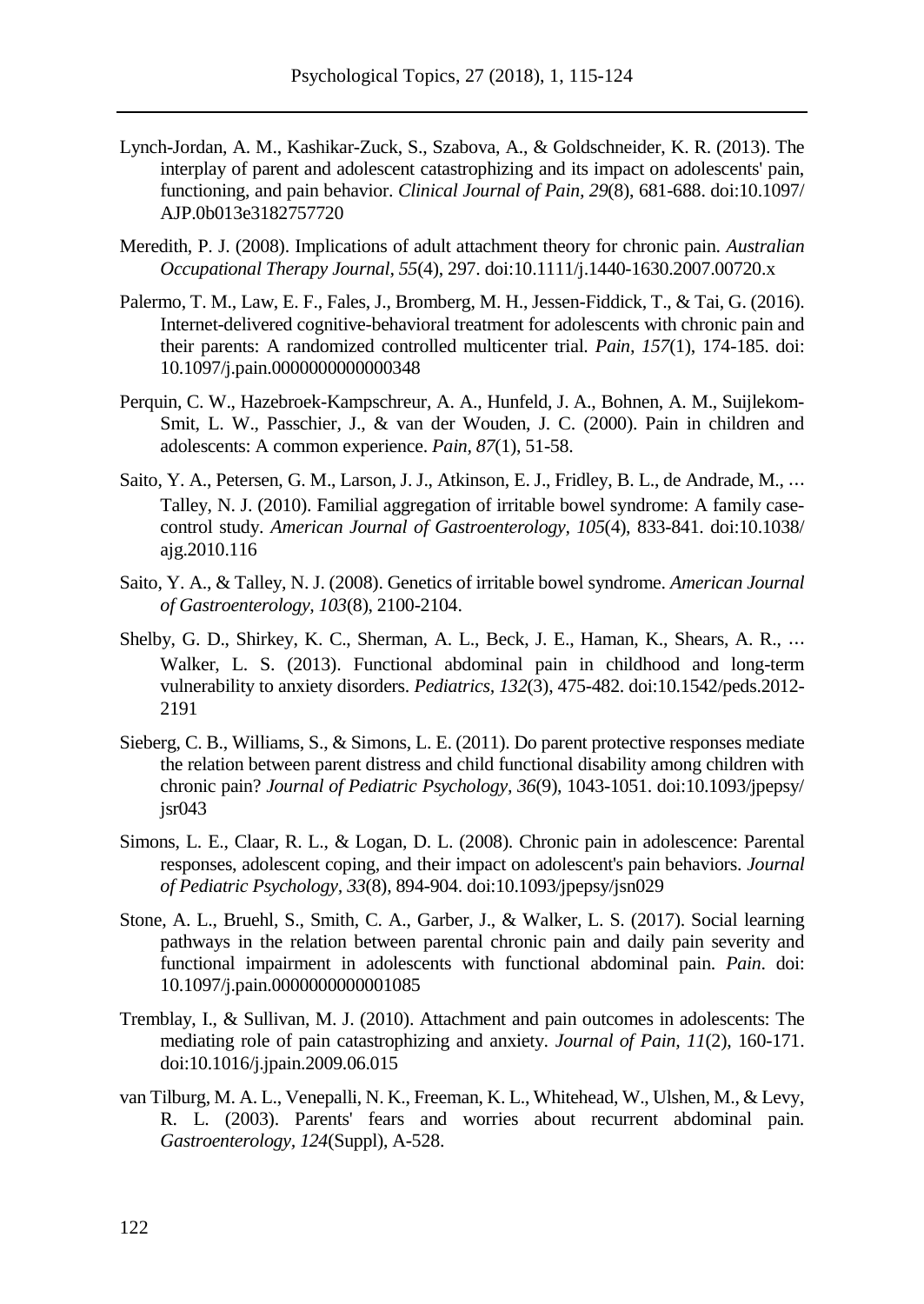- van Tilburg, M. A. L., & Whitehead, W. E. (2012). New paradigm for studying genetic contributions to irritable bowel syndrome. *Digestive Dieases and Sciences, 57*(10), 2484-2486. doi:10.1007/s10620-012-2370-6
- van Tilburg, M. A. L., Levy, R. L., Walker, L. S., Von Korff, M., Feld, L. D., Garner, M., Feld, A. D., & Whitehead, W. E. (2015). Psychosocial mechanisms for the transmission of somatic symptoms from parents to children. *World Journal of Gastroenterology*, *21*(18), 5532-5541. doi:10.3748/wjg.v21.i18.5532
- Vervoort, T., Goubert, L., & Crombez, G. (2010). Parental responses to pain in high catastrophizing children: The moderating effect of child attachment. *Journal of Pain, 11*(8), 755-763. doi:10.1016/j.jpain.2009.11.012
- Walker, L. S., Dengler-Crish, C. M., Rippel, S., & Bruehl, S. (2010). Functional abdominal pain in childhood and adolescence increases risk for chronic pain in adulthood. *Pain, 150*(3), 568-572.
- Walker, L. S., Levy, R. L., & Whitehead, W. E. (2006). Validation of a measure of protective parent responses to children's pain. *Clinical Journal of Pain, 22*(8), 712-716.
- Walker, L. S., Williams, S. E., Smith, C. A., Garber, J., Van Slyke, D. A., & Lipani, T. A. (2006). Parent attention versus distraction: Impact on symptom complaints by children with and without chronic functional abdominal pain. *Pain, 122*(1-2), 43-52.
- Warschburger, P., Hanig, J., Friedt, M., Posovszky, C., Schier, M., & Calvano, C. (2014). Health-related quality of life in children with abdominal pain due to functional or organic gastrointestinal disorders. *Journal of Pediatric Psychology, 39*(1), 45-54. doi:10.1093/jpepsy/jst070
- Whitehead, W. E., Winget, C., Fedoravicius, A. S., Wooley, S., & Blackwell, B. (1982). Learned illness behavior in patients with irritable bowel syndrome and peptic ulcer. *Digestive Dieases and Sciences, 27*(3), 202-208.
- Wilson, A. C., Moss, A., Palermo, T. M., & Fales, J. L. (2014). Parent pain and catastrophizing are associated with pain, somatic symptoms, and pain-related disability among early adolescents. *Journal of Pediatric Psychology, 39*(4), 418-426. doi:10.1093/ jpepsy/jst094